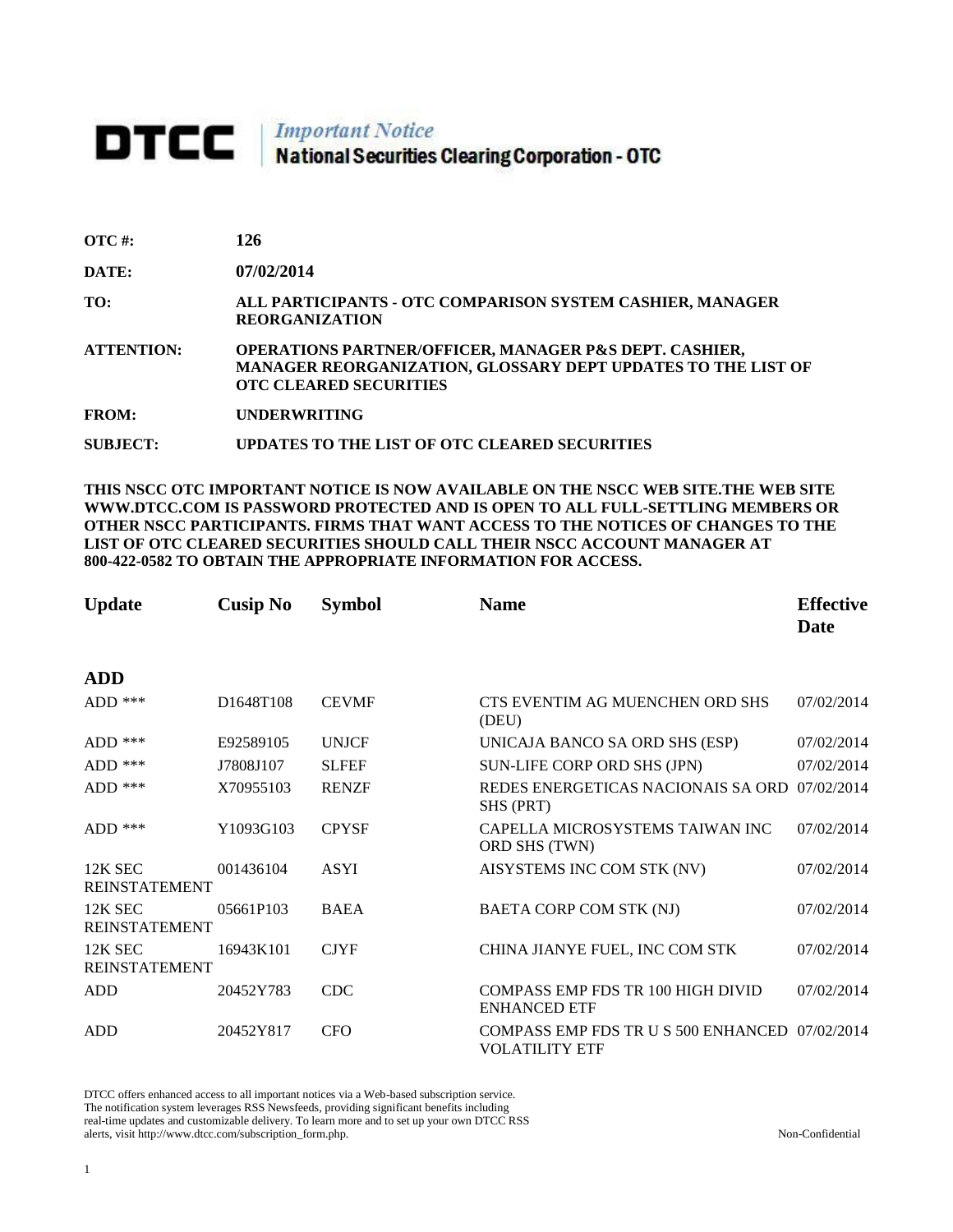| <b>ADD</b>                      | 20452Y833 | <b>CFA</b>   | <b>COMPASS EMP FDS TR U S 500</b><br><b>VOLATILITY WEIGHTED INDEX ETF</b> | 07/02/2014 |
|---------------------------------|-----------|--------------|---------------------------------------------------------------------------|------------|
| 12K SEC<br><b>REINSTATEMENT</b> | 218510105 | <b>CDXP</b>  | CORDEX PHARMA INC COM STK (NV)                                            | 07/02/2014 |
| 12K SEC<br><b>REINSTATEMENT</b> | 25278S100 | <b>DHCC</b>  | DIAMONDHEAD CASINO CORP                                                   | 07/02/2014 |
| 12K SEC<br><b>REINSTATEMENT</b> | 29089G107 | <b>EMDY</b>  | EMERALD DAIRY INC COM STK                                                 | 07/02/2014 |
| <b>ADD</b>                      | 37957B100 | <b>GBIM</b>  | <b>GLOBEIMMUNE INC COM STK (DE)</b>                                       | 07/02/2014 |
| 12K SEC<br><b>REINSTATEMENT</b> | 49127G208 | <b>QMIN</b>  | KENTUCKY ENERGY INC COM STK                                               | 07/02/2014 |
| <b>ADD</b>                      | 63938Y308 | <b>NMHDF</b> | NAVIOS MARITIME HLDGS INC SPON ADR 07/02/2014<br>REPSTG 1/100TH PERP PFD  |            |
| <b>ADD</b>                      | 83177F109 | <b>SVTZ</b>  | SMART SERVER INC COM (NV)                                                 | 07/02/2014 |
| <b>DELETE</b>                   |           |              |                                                                           |            |
| <b>DELETE</b>                   | 404139123 | <b>HCHCW</b> | HC2 HOLDINGS, INC. WARRANT EXP CL A- 07/02/2014<br>1 EXPIRING 07/01/2014  |            |
| <b>DELETE</b>                   | 404139131 | <b>HCHXW</b> | HC2 HOLDINGS, INC. WARRANT EXP CL A- 07/02/2014<br>3 EXPIRING 07/01/2014  |            |
| <b>DELETE</b>                   | 404139149 | <b>HCHHW</b> | HC2 HOLDINGS, INC. WARRANT EXP CL A- 07/02/2014                           |            |

DELETE 604470104 MTRPF MINTERRA RESOURCE CORP ORD SHES 07/02/2014

**SYMBOL CHANGES**

| $G3458R138***$ FRDID TO: FRDIF |  | FIRESTONE DIAMONDS PLC ORD SHS<br>(GBR)                                     | 07/02/2014 |
|--------------------------------|--|-----------------------------------------------------------------------------|------------|
|                                |  | G39580124*** GMDTD TO: GMDTF GOLDEN MEDITECH HLDGS LTD NEW<br>ORD SHS (CYM) | 07/02/2014 |
|                                |  | 00100Y104*** AVFCY TO: IHUBY ADVFN PLC SPONSORED ADR (UK)                   | 07/02/2014 |

2 EXPIRING 07/01/2014

## **REORGANIZATION**

| <b>DELETE</b> | 46123C108 | <b>ILNLF</b> | INV METALS INC COM SHS (CDA)                   |            |
|---------------|-----------|--------------|------------------------------------------------|------------|
| ADD           | 46123C207 | <b>ILNLD</b> | INV METALS INC COM SHS (CDA)                   | 07/02/2014 |
|               |           |              |                                                |            |
| <b>DELETE</b> | 48722R106 | <b>KIPO</b>  | <b>KEATING CAP INC COM</b>                     |            |
| ADD           | 05543L106 | <b>BDCV</b>  | BDCA VENTURE INC COM STK (MD)                  | 07/02/2014 |
|               |           |              |                                                |            |
| <b>DELETE</b> | 488810102 | <b>KNDR</b>  | KENDER ENERGY INC COMMON STOCK                 |            |
| ADD           | 087766101 | <b>KNDRD</b> | BETTWORK INDS INC NEW COM STK (NV) 07/02/2014  |            |
|               |           |              |                                                |            |
| <b>DELETE</b> | 571698109 | <b>MNBP</b>  | MARS NATL BANK (PA)                            |            |
| <b>ADD</b>    | 571697101 | <b>MNBP</b>  | MARS NATIONAL BANCORP INC COM STK 07/02/2014   |            |
|               |           |              |                                                |            |
| <b>DELETE</b> | 67524Q108 | <b>FEOVF</b> | OCEANIC IRON ORE CORP ORD SHS (CDA)            |            |
| ADD           | 67524Q132 | <b>FEOVD</b> | OCEANIC IRON ORE CORP ORD SHS (CDA) 07/02/2014 |            |